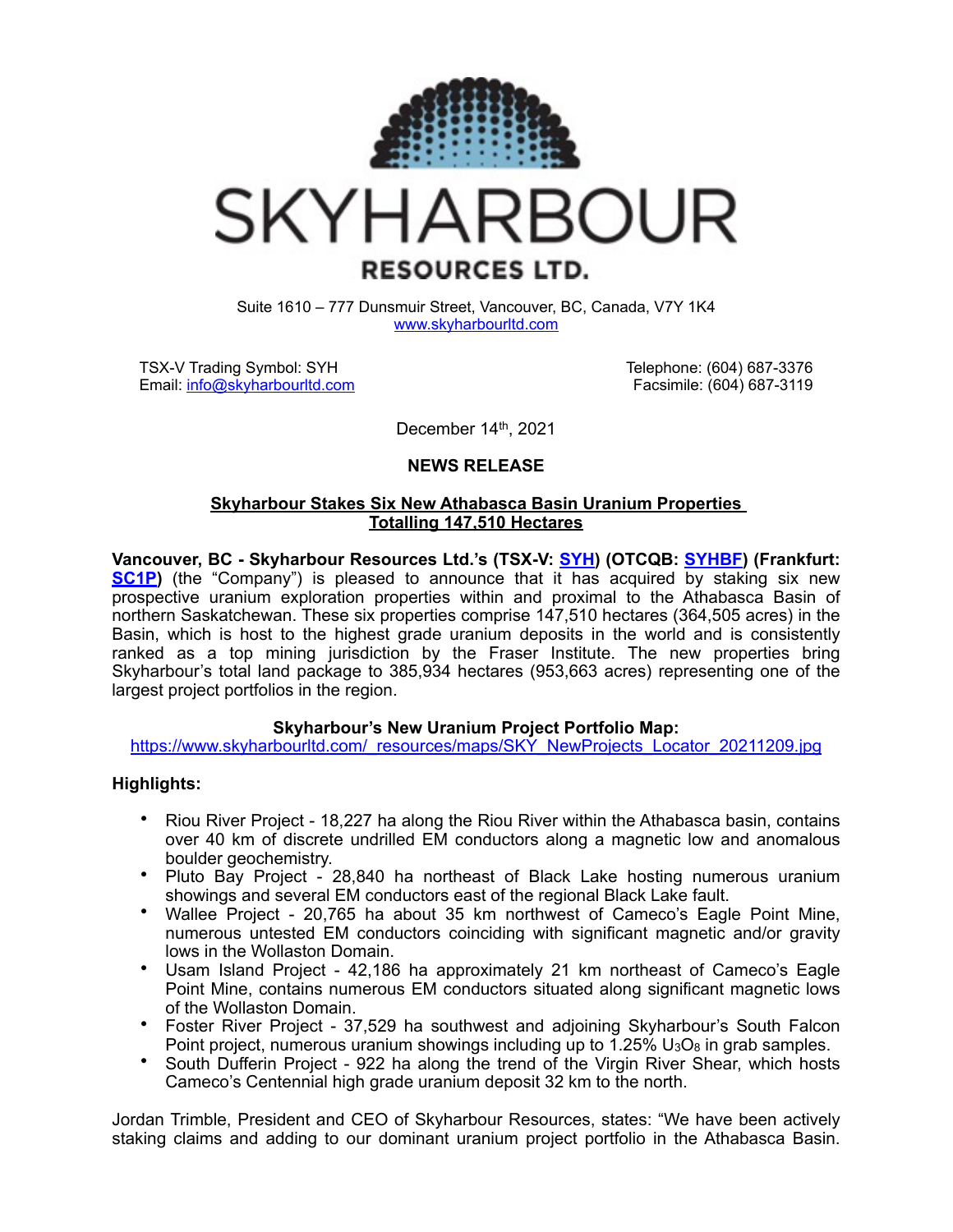These newly acquired projects are strategically located and are geologically prospective with very little modern exploration having been carried out on them. They complement our more advanced-stage exploration assets including Moore Lake and South Falcon Point, and provide additional ground to option or joint-venture out to new partner companies as a part of our prospect generator business."

#### **Summary of Properties:**

## *Riou River Project:*

The Riou River Project comprises 18,227 ha along the Riou River located entirely within the Athabasca Basin. The sandstone is estimated to be 200 to 300 metres thick in this area and overlies basement rocks of the Archean-aged Tazin Gneiss Group. The property lies south of a significant east-northeast trending magnetic lineament, indicative of significant crustal offset in this area. There are several discrete EM conductors totalling nearly 40 km on the property alongside magnetic lows and coinciding with geochemically anomalous boulders. A major swarm of EM conductors of unknown significance also exist on the northwestern extent of the property. Historic exploration on nearby claims immediately to the north of the property identified sandstone and outcrop occurrences ranging from 72 to 375 ppm U, 3 to 7 ppm Th, and 8.24% P2O5. These values in sandstone are considered geochemically significant for uranium exploration. It should be noted that the property has never been drill tested.

## **Riou River Project Map:**

[https://www.skyharbourltd.com/\\_resources/maps/Sky\\_RiouRiver\\_20211209.jpg](https://www.skyharbourltd.com/_resources/maps/Sky_RiouRiver_20211209.jpg)

## *Pluto Bay Project:*

The Pluto Bay Property consists of 28,840 ha northeast of the communities of Stony Rapids and Black Lake. The property lies just outside of the Athabasca Basin within rocks of the Trans-Hudson Mudjatik Domain. This property hosts numerous uranium showings within prominent magnetic lows that appear to be subsidiary structures to the regional Black Lake fault. The underlying rocks on the property have been mapped as felsic intrusive rocks along with metasedimentary and amphibolite gneiss units. The northern portions of the project are located northwest along strike of the historic Charlebois Lake uranium deposits where uranium values of up to 1.57%  $U_3O_8$  were identified historically. Irregular, discontinuous EM conductors flank the showings that were identified in this area. The property has lain largely unexplored since the mid-1970's and as such has not seen any exposure to modern exploration methods, especially geophysics and geochemical sampling programs.

#### **Pluto Bay Project Map:**

[https://www.skyharbourltd.com/\\_resources/maps/Sky\\_PlutoBay\\_20211209.jpg](https://www.skyharbourltd.com/_resources/maps/Sky_PlutoBay_20211209.jpg)

#### *Wallee Project:*

The Wallee project contains approximately 20,765 ha in four claims 35 km northeast of Cameco's Eagle Point Mine (Rabbit Lake Operation). The project is underlain by Wollaston Supergroup metasediments, including highly prospective graphitic pelitic gneisses, as well as Archean granitic gneisses. The project lies outside the currently mapped extent of the Athabasca Basin sandstone; however, several small outliers of sandstone have been found in the surrounding area which indicate the Basin extended over this area in the past. Multiple untested EM conductors are present on the property that coincide with magnetic and/or gravity lows, which are locally disrupted by faulting including multiple N-S trending faults related to the Tabbernor fault system and a couple of NE-trending faults.

#### **Wallee Project Map:**

[https://www.skyharbourltd.com/\\_resources/maps/Sky\\_WalleeUsam\\_20211209.jpg](https://www.skyharbourltd.com/_resources/maps/Sky_WalleeUsam_20211209.jpg)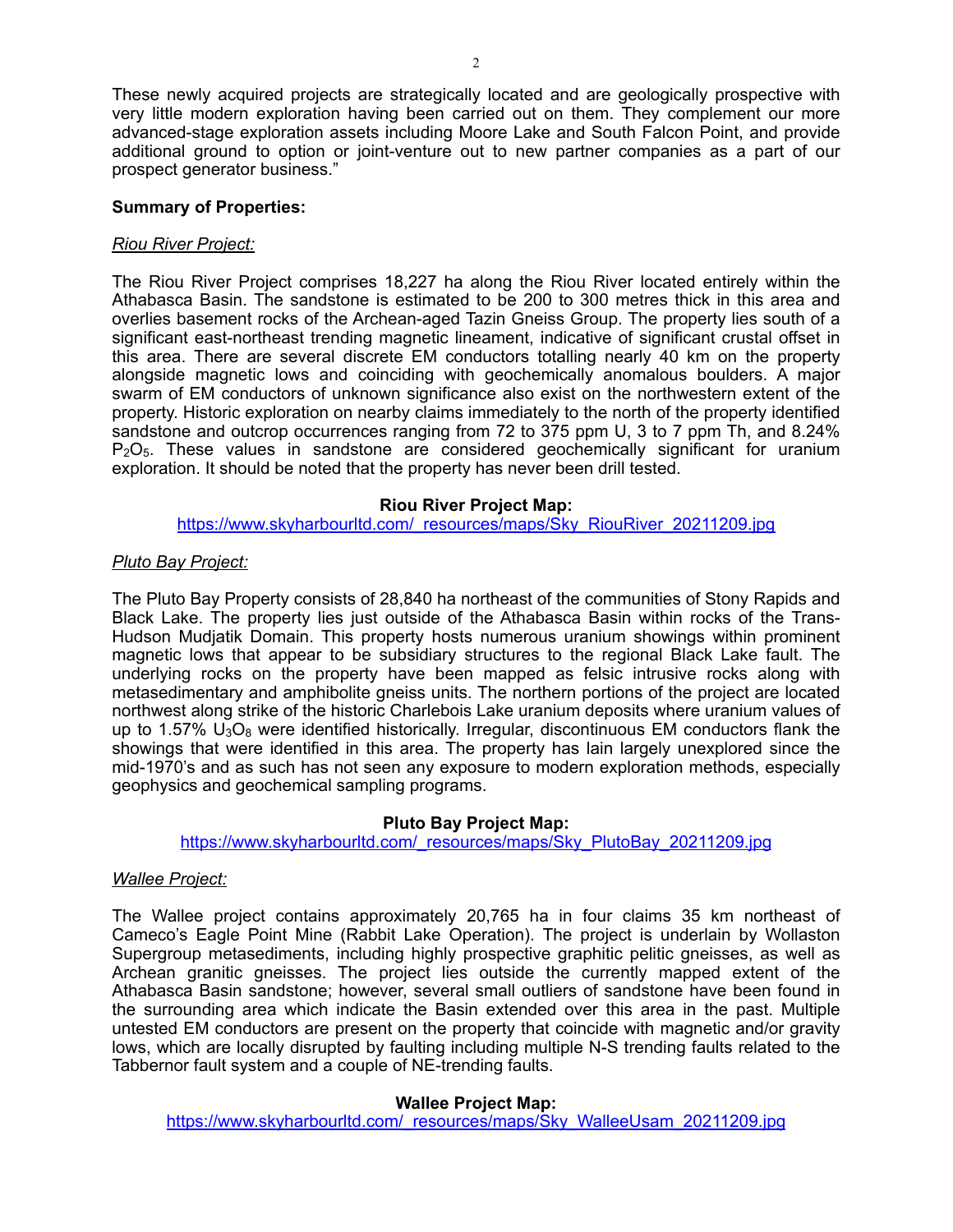Several geophysical surveys have been completed on the project and surrounding areas along with some prospecting and geochemical sampling, with the vast majority of the work being carried out in the 1960's through to the 1980's. However, no drilling has been completed on the property itself to date. Work in the surrounding area has revealed several U-Th-REE mineralized (up to  $1.15\%$  U<sub>3</sub>O<sub>8</sub>) basement showings in outcrop and boulders, suggesting the basement rocks on the property could be sources of basement-hosted, unconformity-related uranium deposits.

## *Usam Island Project:*

The Usam Project consists of eight claims totalling 42,186 ha and is located approximately 16 km northeast of Cameco's Eagle Point Mine (Rabbit Lake Operation). The project has numerous EM conductors that are associated with significant magnetic lows of the Wollaston Domain. While the project is outside the current confines of the Athabasca Basin, the area was overlain by Athabasca sandstones historically. Basement rocks on the property include Wollaston Supergroup metasediments and Archean granitoid gneisses, with highly prospective pelitic to psammopelitic gneisses (including graphitic varieties) making up the largest proportion of the basement rocks. Several north-trending faults related to the Tabbernor fault system cross-cut the property.

#### **Usam Island Project Map:**

## [https://www.skyharbourltd.com/\\_resources/maps/Sky\\_WalleeUsam\\_20211209.jpg](https://www.skyharbourltd.com/_resources/maps/Sky_WalleeUsam_20211209.jpg)

Previous work on the project includes diamond drilling (12 holes), lake sediment sampling, soil sampling, geological mapping, ground and airborne geophysics, marine seismic, prospecting, and other geochemical sampling, the majority of which was done in the 1970's and 1980's. Modern exploration of the property has been limited to geophysics and ground prospecting. As such there is a significant untested potential on the project. Trenching on Cleveland Island uncovered up to  $0.31\%$  U<sub>3</sub>O<sub>8</sub> in mineralized pegmatite, and diamond drilling on Gilles Island intersected anomalous uranium, indicating that the basement rocks underlying the Usam property are fertile sources of uranium in addition to containing pegmatite- and granite-hosted U-Th-REE mineralization. There are also several sedimentary-hosted base metals (Cu and Zn) showings on the project and in the surrounding area, which show similarities to the sedimentaryhosted Cu mineralization discovered at the Janice Lake Project further southwest in the Wollaston Domain.

# *Foster River Project:*

The Foster River property consists of seven claims totaling 37,529 hectares approximately 20 km east of Cameco's Key Lake operation, and adjoining the southwestern end of Skyharbour's South Falcon Point Project. The claims are situated in the Wollaston Domain just outside of the currently mapped extent of the Athabasca Basin, with several small outliers of sandstone located regionally in the area. The basement geology consists of psammopelite, calc-silicate, diorite, pelitic gneiss and graphitic pelitic gneiss of the Daly Lake Group, accompanied by minor felsic orthogneiss. Prospective graphitic pelitic gneiss packages are exposed at the surface. The property contains numerous uraniferous showings including the Tojo, Burd Lake, and BUP showings, where grab samples returned uranium values ranging from 262 ppm U to 1.25%  $U_3O_8$  in pitchblende veins. Although historical drilling is limited in the area, a historic hole drilled in the 1950's returned elevated uranium values of  $0.012\%$  U<sub>3</sub>O<sub>8</sub> over 27.7 m. Significant untested potential exists on the Foster River project for basement-hosted, unconformity-related uranium deposits like those further to the north in the Wollaston Domain (i.e. Eagle Point, Rabbit Lake, Key Lake and others).

# **Foster River Project Map:**

[https://www.skyharbourltd.com/\\_resources/maps/Sky\\_Foster\\_20211129.jpg](https://www.skyharbourltd.com/_resources/maps/Sky_Foster_20211129.jpg)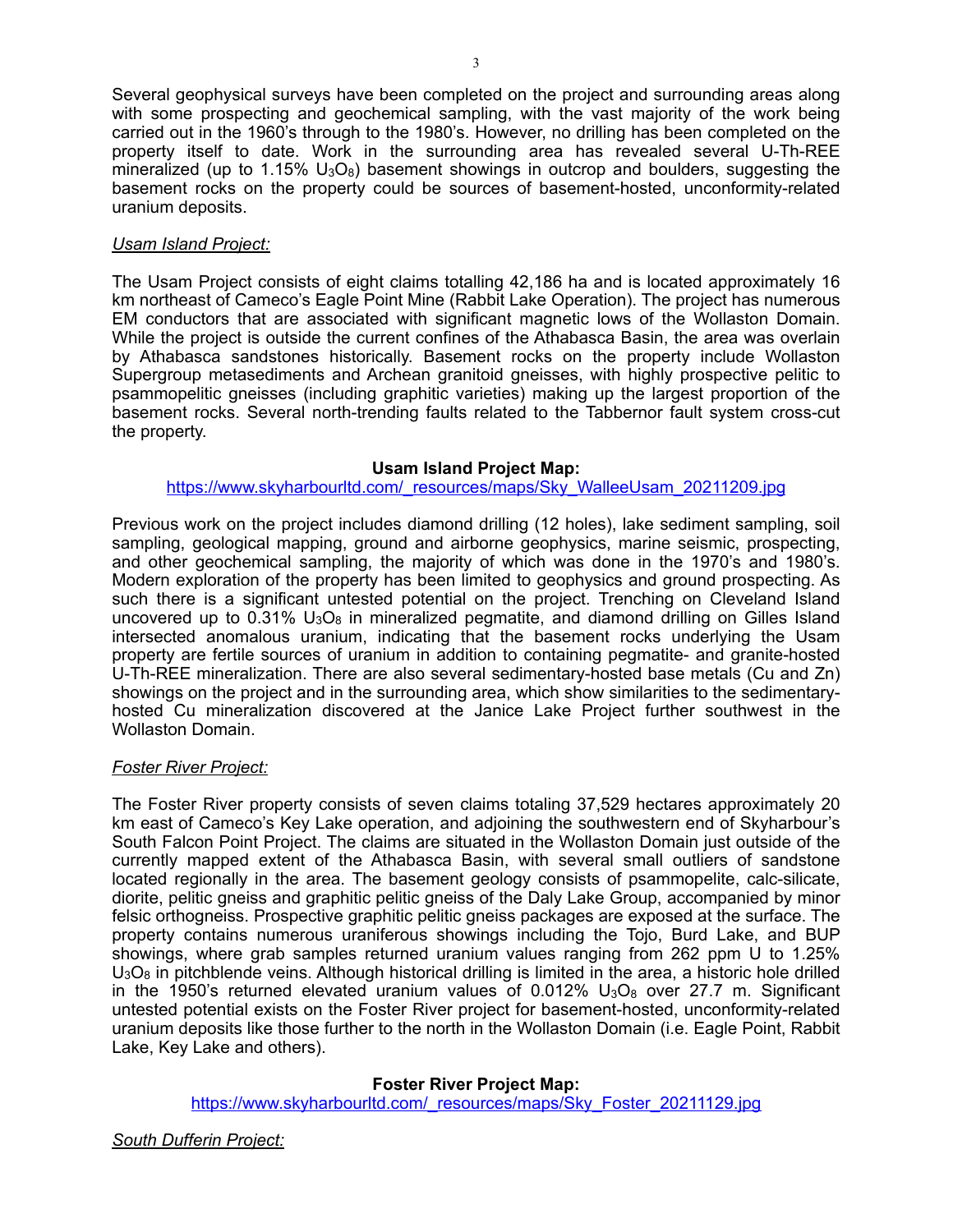The property comprises a single claim totaling 922 hectares and lies 13 km south of the Athabasca Basin margin, 32 km south of Cameco's Centennial deposit and 15 km south of their Dufferin Lake Zone. The property lies within the Snowbird tectonic zone, which is demarcated by the Virgin River Shear Zone. The Virgin River Shear Zone is a fertile uranium corridor, host to numerous zones/showings, the most notable of which are the Centennial Uranium Deposit and the Dufferin Lake Uranium Zone. The basement rocks are comprised of Archean mafic/felsic gneisses of the Taltson domain, which were affected by middle and retrograde amphibolite facies regional metamorphism overprinting granulite facies regional metamorphism. Boulder samples near the property have returned anomalous uranium up to  $0.099\%$  U<sub>3</sub>O<sub>8</sub>, while anomalous gold mineralization up to 1 g/t was found in outcrop grab samples near the property. Numerous drill-ready targets exist on the property, based upon the results of several high quality airborne gravity and VTEM surveys flown in the 2000's by JNR Resources.

## **South Dufferin Project Map:**

[https://www.skyharbourltd.com/\\_resources/maps/Sky\\_SouthDufferin\\_20211129.jpg](https://www.skyharbourltd.com/_resources/maps/Sky_SouthDufferin_20211129.jpg)

#### **Qualified Person:**

The technical information in this news release has been prepared in accordance with the Canadian regulatory requirements set out in National Instrument 43-101 and reviewed and approved by David Billard, P.Geo., a Consulting Geologist for Skyharbour as well as a Qualified Person.

## **About Skyharbour Resources Ltd.:**

Skyharbour holds an extensive portfolio of uranium exploration projects in Canada's Athabasca Basin and is well positioned to benefit from improving uranium market fundamentals with fourteen drill-ready projects covering over 385,000 hectares of land. Skyharbour has acquired from Denison Mines, a large strategic shareholder of the Company, a 100% interest in the Moore Uranium Project which is located 15 kilometres east of Denison's Wheeler River project and 39 kilometres south of Cameco's McArthur River uranium mine. Moore is an advanced stage uranium exploration property with high grade uranium mineralization at the Maverick Zone that returned drill results of up to  $6.0\%$  U<sub>3</sub>O<sub>8</sub> over 5.9 metres including 20.8% U<sub>3</sub>O<sub>8</sub> over 1.5 metres at a vertical depth of 265 metres. The Company is actively advancing the project through drill programs.

Skyharbour has a joint-venture with industry-leader Orano Canada Inc. at the Preston Project whereby Orano has earned a 51% interest in the project through exploration expenditures and cash payments. Skyharbour now owns a 24.5% interest in the Project. Skyharbour also has a joint-venture with Azincourt Energy at the East Preston Project whereby Azincourt has earned a 70% interest in the project through exploration expenditures, cash payments and share issuance. Skyharbour now owns a 15% interest in the Project. Preston and East Preston are large, geologically prospective properties proximal to Fission Uranium's Triple R deposit as well as NexGen Energy's Arrow deposit. Furthermore, the Company owns a 100% interest in the South Falcon Point Uranium Project on the eastern perimeter of the Basin, which contains a NI 43-101 inferred resource totaling 7.0 million pounds of  $U_3O_8$  at 0.03% and 5.3 million pounds of Th $O<sub>2</sub>$  at 0.023%.

Skyharbour has several active option partners including: ASX-listed Valor Resources on the Hook Lake Uranium Project whereby Valor can earn-in 80% of the project through CAD \$3,500,000 in exploration expenditures, \$475,000 in cash payments over three years and an initial share issuance; CSE-listed Basin Uranium Corp. on the Mann Lake Uranium Project whereby Basin Uranium can earn-in 75% of the project through \$4,000,000 in exploration expenditures, \$850,000 in cash payments as well as share issuances over three years; and CSE-listed Medaro Mining Corp. on the Yurchison Project whereby Medaro can earn-in an initial 70% of the project through \$5,000,000 in exploration expenditures, \$800,000 in cash payments